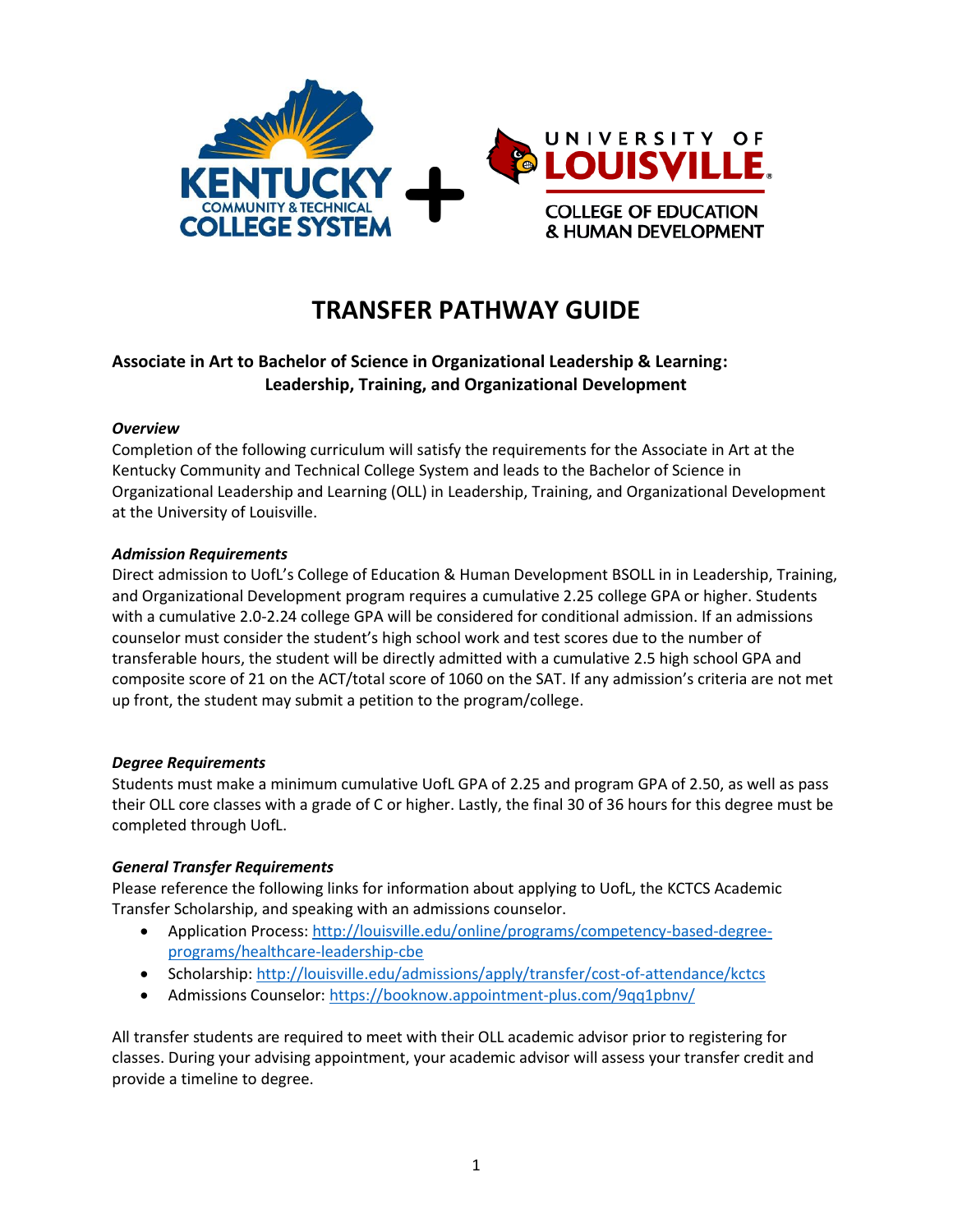## **KCTCS AA TO UofL B.S. IN ORGANIZATIONAL LEADERSHIP & LEARNING (OLL): Leadership, Training, and Organizational Development CHECKLIST**

| <b>KCTCS</b><br>Course | <b>Course or Category</b>                      | <b>Credits</b>          | <b>UofL</b><br>Course | <b>Completed</b> |
|------------------------|------------------------------------------------|-------------------------|-----------------------|------------------|
| <b>ENG 101</b>         | Writing I                                      | 3                       | <b>ENGL 101 (WC)</b>  |                  |
| <b>ENG 102</b>         | Writing II                                     | 3                       | <b>ENGL 102 (WC)</b>  |                  |
| <b>COM 181 OR</b>      | Basic Public Speaking or                       | 3                       | COMM 111 or           |                  |
| <b>COM 252</b>         | Intro to Interpersonal Communication           |                         | 115 (OC)              |                  |
| <b>HIS XXX</b>         | Heritage Course - Recommend: HIS 101,          | 3                       | TBD A/H XXX           |                  |
|                        | 102, 108 or 109                                |                         | (AH)                  |                  |
| TBS XXX                | <b>Humanities Course</b>                       | 3                       | TBD A/H XXX           |                  |
|                        |                                                |                         | (AH)                  |                  |
| TBS XXX                | <b>Quantitative Reasoning Course</b>           | 3                       | MATH XXX/             |                  |
|                        |                                                |                         | (QR)                  |                  |
| TBS XXX                | Science Course with Lab                        | $3 - 4$                 | TBD XXX/(S &          |                  |
|                        |                                                |                         | SL or B)              |                  |
| TBS XXX                | Science Course that is a different subject     | 3                       | TBD/ (S)              |                  |
|                        | than the Science w/Lab                         |                         |                       |                  |
| TBS XXX                | Social & Behavioral Course                     | 3                       | TBD XXX (SB)          |                  |
|                        |                                                |                         | HIST 101, 102,        |                  |
| TBS XXX                | Social & Behavioral Course                     | 3                       | 211 or 212            |                  |
|                        |                                                |                         | (SBH)                 |                  |
| TBS XXX                | Social & Behavioral Course                     | $\overline{\mathbf{3}}$ | TBD XXX               |                  |
|                        | <b>Subtotal General Education Core Courses</b> | 33                      |                       |                  |

#### **Category 1: KCTCS General Education Requirements**

TBS XXX means to be selected by KCTCS student.

TBD XXX means to be determined by University of Louisville based on course selected.

Students should work with their KCTCS and UofL advisor to make sure Cultural Diversity requirements are met.

The Social and Behavioral Courses must represent two disciplines and be different from the courses taken for Arts and Heritage

| <b>KCTCS</b><br><b>Course</b> | <b>Course or Category</b>                                                              | <b>Credits</b> | <b>UofL</b><br><b>Course</b> | <b>Completed</b> |
|-------------------------------|----------------------------------------------------------------------------------------|----------------|------------------------------|------------------|
| TBS XXX                       | Arts and Humanities Course (need to be<br>different than Block 1) -Ask about diversity | 3              | TBD XXX                      |                  |
| TBS XXX                       | Any Arts & Humanities, Social & Behavioral<br>Science and/or Foreign Language course.  | 3              | TBD XXX                      |                  |
|                               | <b>Subtotal AA Requirement Courses</b>                                                 | 6              |                              |                  |

**Category 2: KCTCS AA Requirements (6 hours)**

Category 3: For completion of the AA, KCTCS Electives (21 hours) – these are only recommended to give *the student a good baseline of information prior to major course content – it can be any elective to fulfill the AA requirements.*